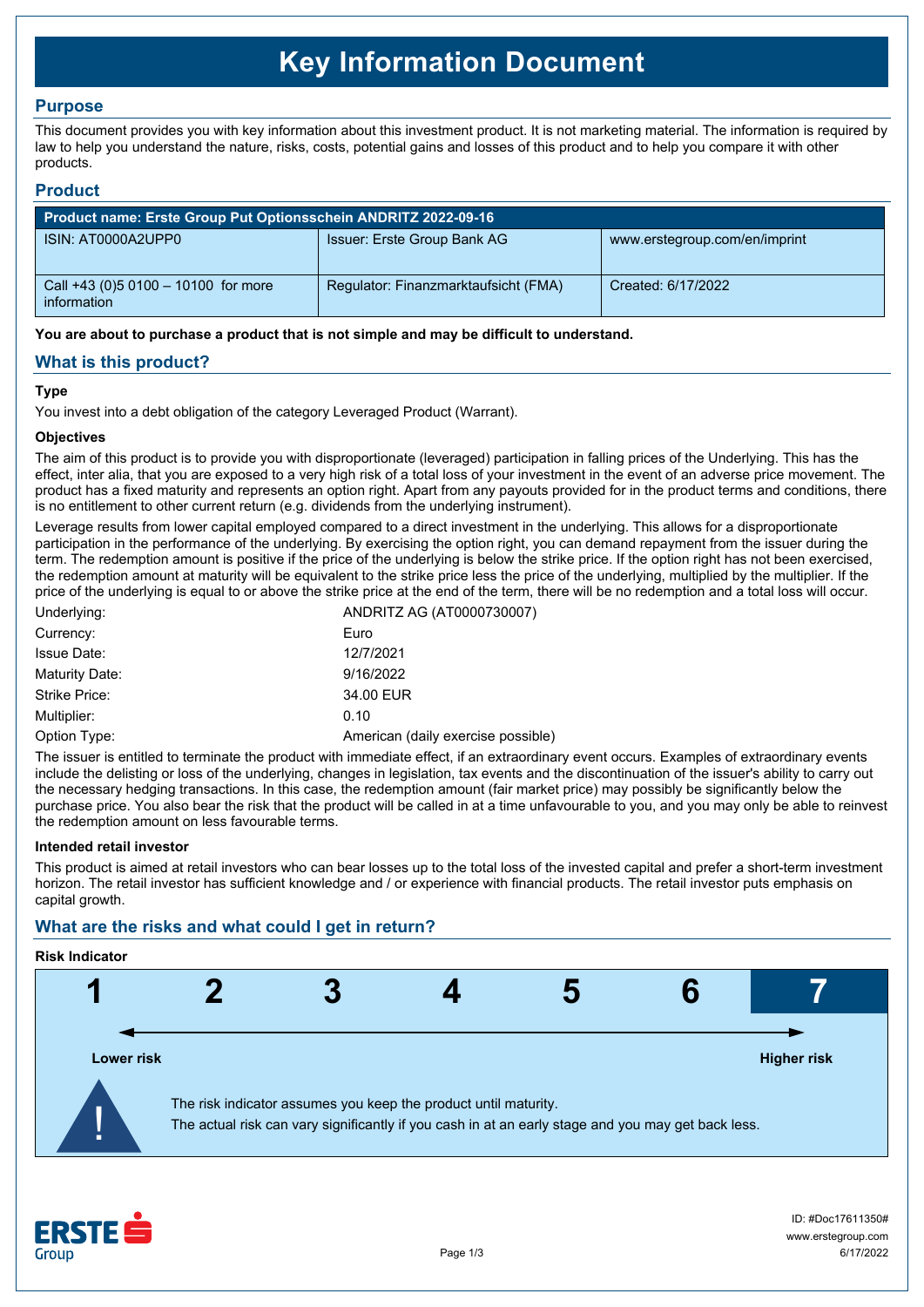The summary risk indicator is a guide to the level of risk of this product compared to other products. It shows how likely it is that the product will lose money because of movements in the markets or because we are not able to pay you.

We have classified this product as 7 out of 7, which is the highest risk class.

This rates the potential losses from future performance at a very high level, and poor market conditions are very unlikely to impact our capacity to pay you.

**Be aware of currency risk.** If the currency of the product is different from the currency of the country in which you live, you will receive payments in a different currency, so the final return you will get will depend on the exchange rate between the two currencies. This risk is not considered in the indicator shown above.

This product does not include any protection from future market performance so you could lose some or all of your investment.If we are not able to pay you what is owed, you could lose your entire investment.

#### **Performance scenarios**

*Market developments in the future cannot be accurately predicted. The scenarios shown are only an indication of some of the possible outcomes based on recent returns. Actual returns could be lower.*

| Investment of 10,000 EUR<br><b>Scenarios</b> |                                    | 9/16/2022<br>(recommended<br>holding period) |
|----------------------------------------------|------------------------------------|----------------------------------------------|
| <b>Stress scenario</b>                       | What you might get back after cost | 0.00 EUR                                     |
|                                              | Percentage return                  | $-100.00\%$                                  |
| Unfavorable scenario                         | What you might get back after cost | $0.00$ EUR                                   |
|                                              | Percentage return                  | $-100.00\%$                                  |
| Moderate scenario                            | What you might get back after cost | 0.00 EUR                                     |
|                                              | Percentage return                  | $-100.00\%$                                  |
| <b>Favorable scenario</b>                    | What you might get back after cost | 10,018.83 EUR                                |
|                                              | Percentage return                  | 0.19%                                        |

This table shows the money you could get back over the recommended holding period assuming that you invest 10,000 EUR.

The scenarios shown illustrate how your investment could perform. You can compare them with the scenarios of other products. In general, the scenarios show the average return per year. If the recommended holding period is less than one year, the scenarios show the percentage return over the recommended holding period. Therefore, the comparability might be limited.

The scenarios presented are an estimate of future performance based on evidence from the past on how the value of this investment varies, and are not an exact indicator. What you get will vary depending on how the market performs and how long you keep the product.

The stress scenario shows what you might get back in extreme market circumstances, and it does not take into account the situation where we are not able to pay you.

The figures shown include all the costs of the product itself, but may not include all the costs that you pay to your advisor or distributor. The figures do not take into account your personal tax situation, which may also affect how much you get back.

## **What happens if Erste Group Bank AG is unable to pay out?**

This product is not covered by any deposit guarantee scheme. You are exposed to the risk that Erste Group Bank AG may not be able to fulfil its obligations arising from this product in the event of an insolvency (inability to pay, over-indebtedness) or from an official order ("bail-in regime"). A total loss of your invested capital is possible.

## **What are the costs?**

The Reduction in Yield (RIY) shows what impact the total costs you pay will have on the investment return you might get. The total costs take into account one-off, ongoing and incidental costs.

The amounts shown here are the cumulative costs of the product itself, for one holding period. They include potential early exit penalties. The figures assume you invest 10,000 EUR. The figures are estimates and may change in the future.

#### **Costs over time**

| Investment of 10,000 EUR<br><b>Scenarios</b> | 9/16/2022<br>(recommended<br>holding period) |
|----------------------------------------------|----------------------------------------------|
| Total costs                                  | 1.296.29 EUR                                 |
| Impact on return (RIY)                       | $15.01\%$                                    |

The person selling you or advising you about this product may charge you other costs. If so, this person will provide you with information about these costs, and show you the impact that all costs will have on your investment over time.

#### **Composition of costs**

The table below shows:

the impact of the different types of costs on the investment return you might get at the end of the recommended holding period;